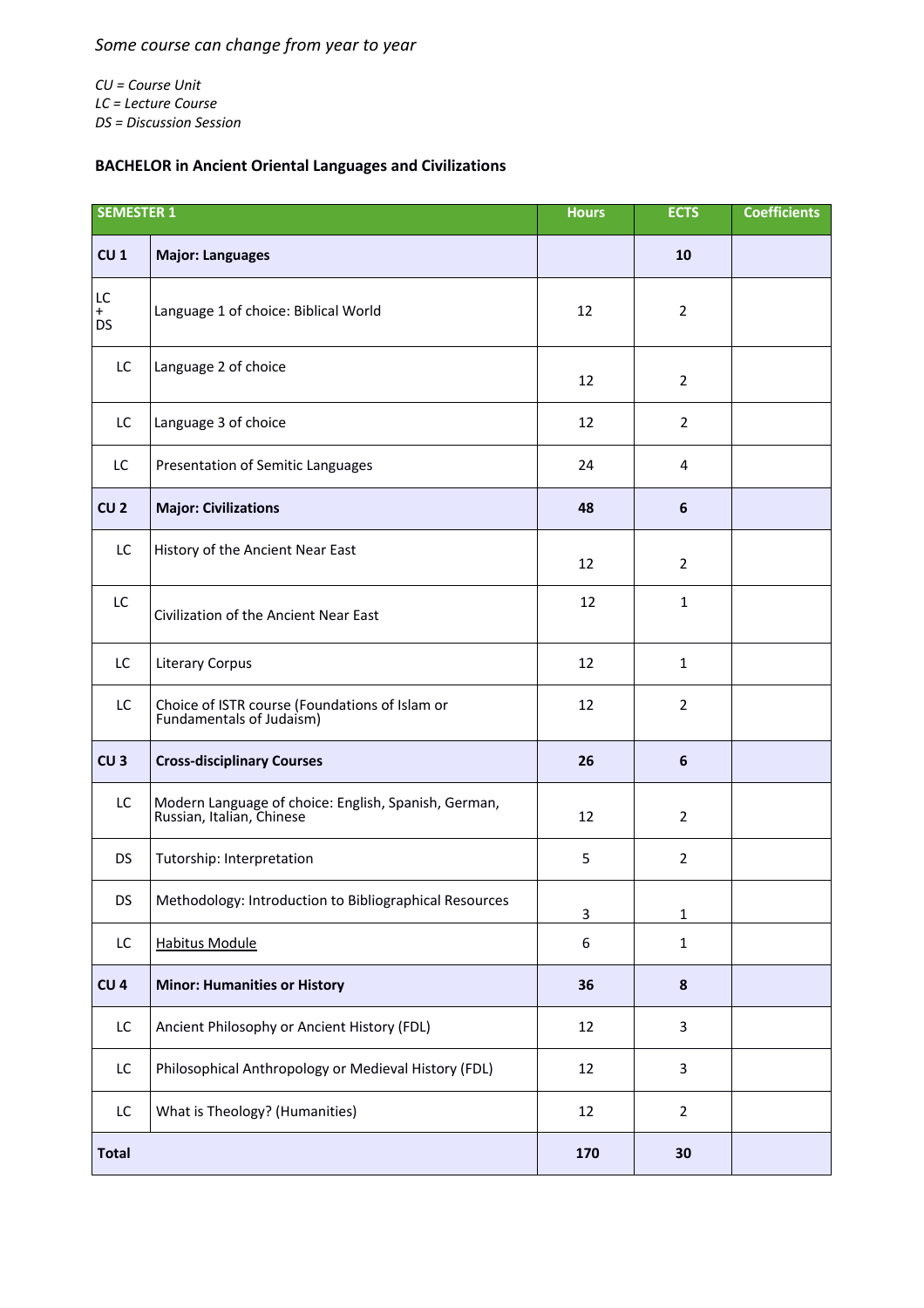| <b>SEMESTER 2</b> |                                                                                   | <b>Hours</b> | <b>ECTS</b>             | <b>Coefficients</b> |
|-------------------|-----------------------------------------------------------------------------------|--------------|-------------------------|---------------------|
| CU <sub>1</sub>   | <b>Major: Languages</b>                                                           | 60           | 10                      |                     |
| LC                | Language 1 of choice: Biblical World                                              | 12           | $\overline{2}$          |                     |
| LC                | Language 2 of choice                                                              | 12           | $\overline{2}$          |                     |
| LC                | Language 3 of choice                                                              | 12           | $\overline{2}$          |                     |
| LC                | Presentation of Indo-European Languages                                           | 24           | 4                       |                     |
| CU <sub>2</sub>   | <b>Major: Civilizations</b>                                                       | 60           | 6                       |                     |
| LC                | History of the Ancient Near East                                                  | 12           | $\overline{2}$          |                     |
| LC                | Civilization of the Ancient Near East                                             | 12           | $\mathbf{1}$            |                     |
| LC                | <b>Literary Corpus</b>                                                            | 12           | $\mathbf{1}$            |                     |
| LC                | Archeology or Geography of Biblical Countries                                     | 12           | $\mathbf{1}$            |                     |
| LC                | Qumran                                                                            | 12           | $\mathbf{1}$            |                     |
| CU <sub>3</sub>   | <b>Cross-disciplinary Courses</b>                                                 | 25           | 6                       |                     |
| LC                | Modern Language of choice: English, Spanish, German,<br>Russian, Italian, Chinese | 12           | $\overline{2}$          |                     |
| <b>DS</b>         | Tutorship: Interpretation                                                         | 5            | $\overline{2}$          |                     |
| <b>DS</b>         | Methodology: Introduction to Bibliographical Resources                            | 3            | $\mathbf{1}$            |                     |
| DS                | <b>Habitus Module</b>                                                             | 5            | 1                       |                     |
| CU <sub>4</sub>   | <b>Minor: Humanities or History</b>                                               | 24           | $\pmb{8}$               |                     |
| LC                | Fundamentals of Theology or Ancient History (FDL)                                 | 12           | 4                       |                     |
| LC                | The World of the Bible or Medieval History (FDL)                                  | 12           | $\overline{\mathbf{4}}$ |                     |
| <b>Total</b>      |                                                                                   | 169          | 30                      |                     |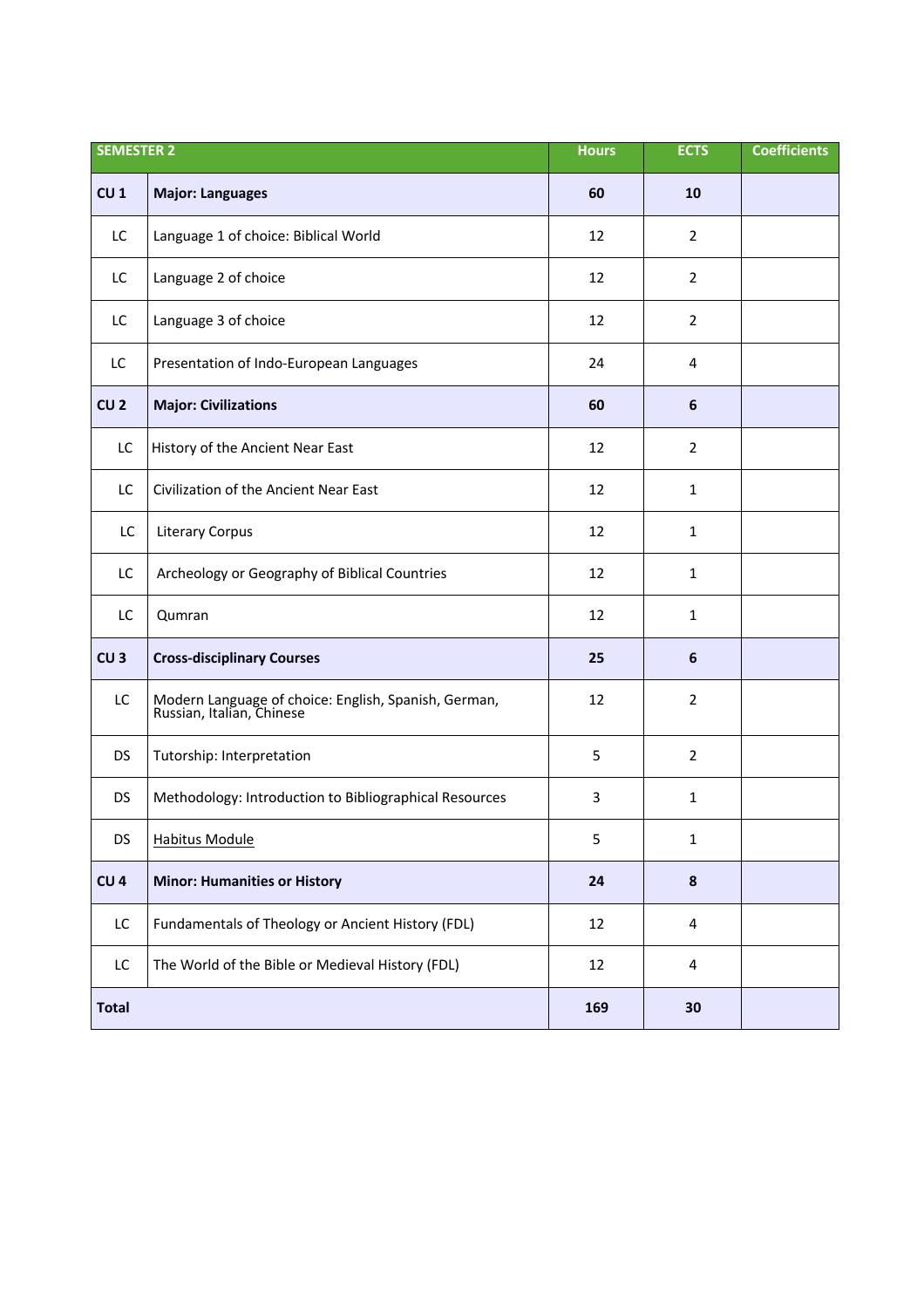| <b>SEMESTER 3</b> |                                                                                            | <b>Hours</b> | <b>ECTS</b>    | <b>Coefficients</b> |
|-------------------|--------------------------------------------------------------------------------------------|--------------|----------------|---------------------|
| <b>UE1</b>        | <b>Major: Languages</b>                                                                    | 48           | 8              |                     |
| LC<br>$+$<br>DS   | Language 1 of choice: Biblical World                                                       | 12           | $\overline{2}$ |                     |
| $LC +$<br>DS.     | Language 2 of choice: Biblical World                                                       | 12           | $\overline{2}$ |                     |
| LC                | Language 3 of choice                                                                       | 12           | $\overline{2}$ |                     |
| LC                | Language 4 of choice                                                                       | 12           | $\overline{2}$ |                     |
| <b>UE2</b>        | <b>Major: Civilizations</b>                                                                | 48           | 8              |                     |
| LC                | History of the Ancient Near East                                                           | 12           | $\overline{2}$ |                     |
| LC                | Civilization of the Ancient Near East                                                      | 12           | $\overline{2}$ |                     |
| LC                | <b>Literary Corpus</b>                                                                     | 12           | $\overline{2}$ |                     |
| LC                | <b>ISTR Course</b>                                                                         | 12           | $\overline{2}$ |                     |
| <b>UE3</b>        | <b>Cross-disciplinary Courses</b>                                                          | 34           | 6              | $\mathbf{1}$        |
| LC                | Modern Language of choice: English, Spanish, German,<br>Russian, Italian, Chinese          | 12           | $\overline{2}$ |                     |
| <b>DS</b>         | Tutorship: Interpretation                                                                  | 5            | $\overline{2}$ |                     |
| DS                | Methodology                                                                                | 12           | $\mathbf{1}$   |                     |
| <b>DS</b>         | <b>Habitus Module</b>                                                                      | 5            | $\mathbf{1}$   |                     |
| <b>UE4</b>        | <b>Minor: Humanities or History</b>                                                        | 24           | 8              |                     |
| LC                | The World of the Bible or Ancient History (FDL)                                            | 12           | 4              |                     |
| LC                | Heritage of Christianity or Medieval History or history<br>course in another faculty (FDL) | 12           | 4              |                     |
| <b>Total</b>      |                                                                                            | 154          | 30             |                     |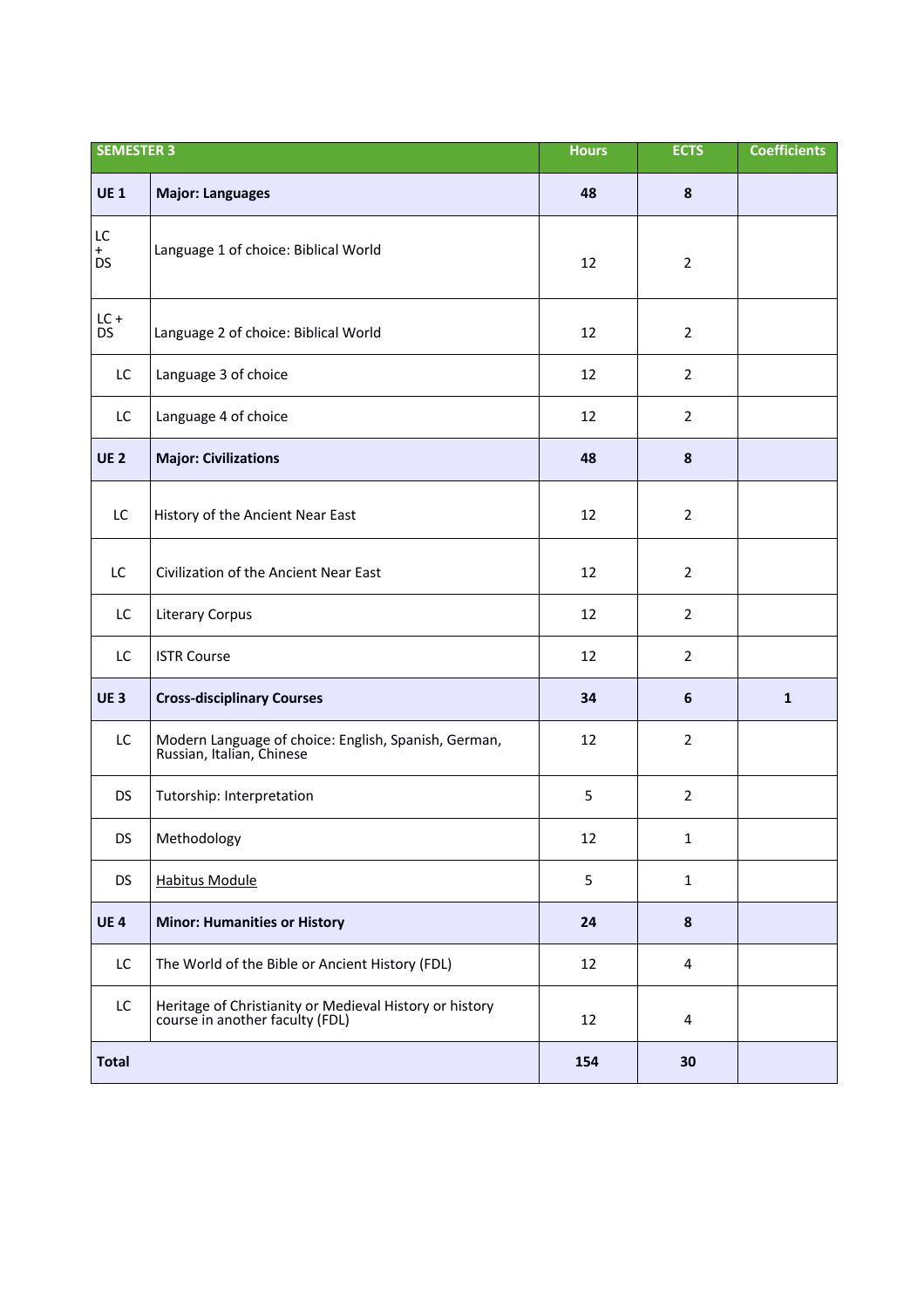| <b>SEMESTER 4</b>      |                                                                                      | <b>Hours</b> | <b>ECTS</b>      | <b>Coefficients</b> |
|------------------------|--------------------------------------------------------------------------------------|--------------|------------------|---------------------|
| <b>UE1</b>             | <b>Major: Languages</b>                                                              | 48           | 8                |                     |
| LC<br>$+$<br><b>DS</b> | Language 1 of choice: Biblical World                                                 | 12           | $\overline{2}$   |                     |
| LC<br>$+$<br><b>DS</b> | Language 2 of choice: Biblical World                                                 | 12           | $\overline{2}$   |                     |
| LC                     | Language 3 of choice                                                                 | 12           | $\overline{2}$   |                     |
| LC                     | Language 4 of choice                                                                 | 12           | $\overline{2}$   |                     |
| <b>UE 2</b>            | <b>Major: Civilizations</b>                                                          | 48           | $\pmb{8}$        |                     |
| LC                     | History of the Ancient Near East                                                     | 12           | $\overline{2}$   |                     |
| LC                     | Civilization of the Ancient Near East                                                | 12           | $\overline{2}$   |                     |
| LC                     | Literary Corpus                                                                      | 12           | $\overline{2}$   |                     |
| LC                     | <b>ISTR Course</b>                                                                   | 12           | $\overline{2}$   |                     |
| <b>UE3</b>             | <b>Cross-disciplinary Courses</b>                                                    | 34           | $\boldsymbol{6}$ |                     |
| LC                     | Modern Language of choice: English, Spanish, German,<br>Russian, Italian, Chinese    | 12           | $\overline{2}$   |                     |
| <b>DS</b>              | Tutorship: Interpretation                                                            | 5            | $\overline{2}$   |                     |
| <b>DS</b>              | Methodology                                                                          | 12           | $\mathbf{1}$     |                     |
| <b>DS</b>              | <b>Habitus Module</b>                                                                | 5            | 1                |                     |
| <b>UE4</b>             | <b>Minor: Humanities or History</b>                                                  | 36           | 8                |                     |
| LC                     | Christian Anthropology or Ancient History (FDL)                                      | 12           | $\overline{2}$   |                     |
| LC                     | Heritage of Christianity or Medieval History or history course<br>in another faculty | 12           | $\overline{2}$   |                     |
| LC                     | <b>Fundamental Moral Theology (Humanities)</b>                                       | 12           | 4                |                     |
| <b>Total</b>           |                                                                                      | 166          | 30               |                     |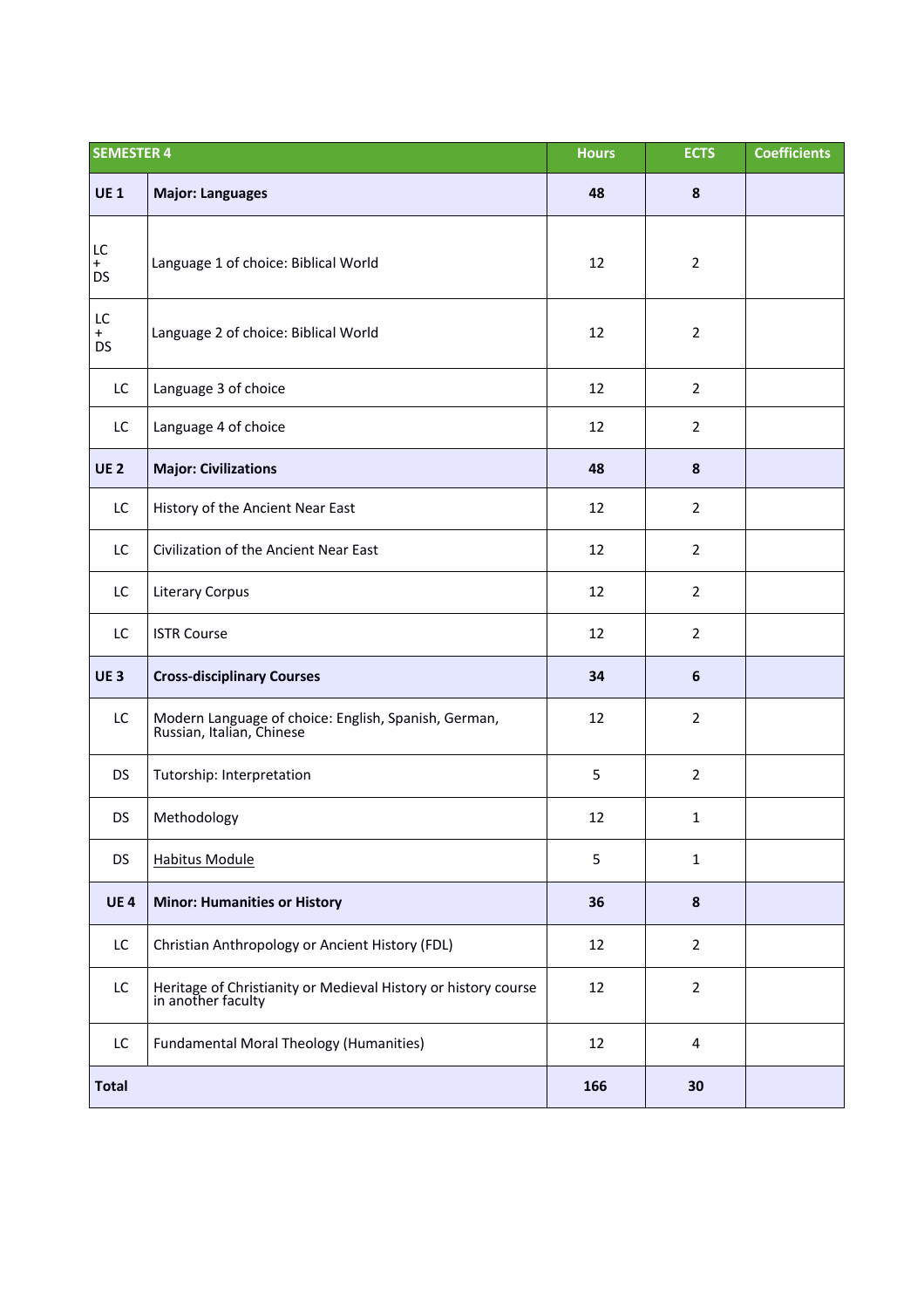| <b>SEMESTER 5</b>      |                                                                                         | <b>Hours</b> | <b>ECTS</b>    | <b>Coefficients</b> |
|------------------------|-----------------------------------------------------------------------------------------|--------------|----------------|---------------------|
| <b>UE1</b>             | <b>Major: Languages</b>                                                                 | 48           | 8              |                     |
| LC<br>$+$<br><b>DS</b> | Language 1 of choice: Biblical World                                                    | 12           | $\overline{2}$ |                     |
| LC<br>$+$<br><b>DS</b> | Language 2 of choice: Biblical World                                                    | 12           | $\overline{2}$ |                     |
| LC                     | Language 3 of choice                                                                    | 12           | $\overline{2}$ |                     |
| LC                     | Language 4 of choice                                                                    | 12           | $\overline{2}$ |                     |
| <b>UE2</b>             | <b>Major: Civilizations</b>                                                             | 48           | 8              |                     |
| LC                     | History of the Ancient Near East                                                        | 12           | $\overline{2}$ |                     |
| LC                     | Civilization of the Ancient Near East                                                   | 12           | $\overline{2}$ |                     |
| LC                     | Apocryphal Literature                                                                   | 12           | $\overline{2}$ |                     |
| LC                     | <b>ISTR Course</b>                                                                      | 12           | $\overline{2}$ |                     |
| <b>UE3</b>             | <b>Cross-disciplinary Courses</b>                                                       | 34           | 6              |                     |
| LC                     | Modern Language of choice: English, Spanish, German, Russian,<br>Italian, Chinese       | 12           | $\overline{2}$ |                     |
| <b>DS</b>              | Tutorship: Interpretation                                                               | 5            | $\overline{2}$ |                     |
| <b>DS</b>              | Methodology                                                                             | 12           | $\mathbf{1}$   |                     |
| <b>DS</b>              | <b>Habitus Module</b>                                                                   | 5            | $\mathbf{1}$   |                     |
| <b>UE4</b>             | <b>Minor: Humanities or History</b>                                                     | 36           | 8              |                     |
| LC                     | Philosophy of Religion or Ancient History (FDL)                                         | 12           | 3              |                     |
| LC                     | Philosophy of History or Medieval History (FDL) or history course<br>in another faculty | 12           | $\overline{2}$ |                     |
| LC                     | Heritage of Christianity (Humanities)                                                   | 12           | 3              |                     |
| <b>Total</b>           |                                                                                         | 166          | 30             |                     |